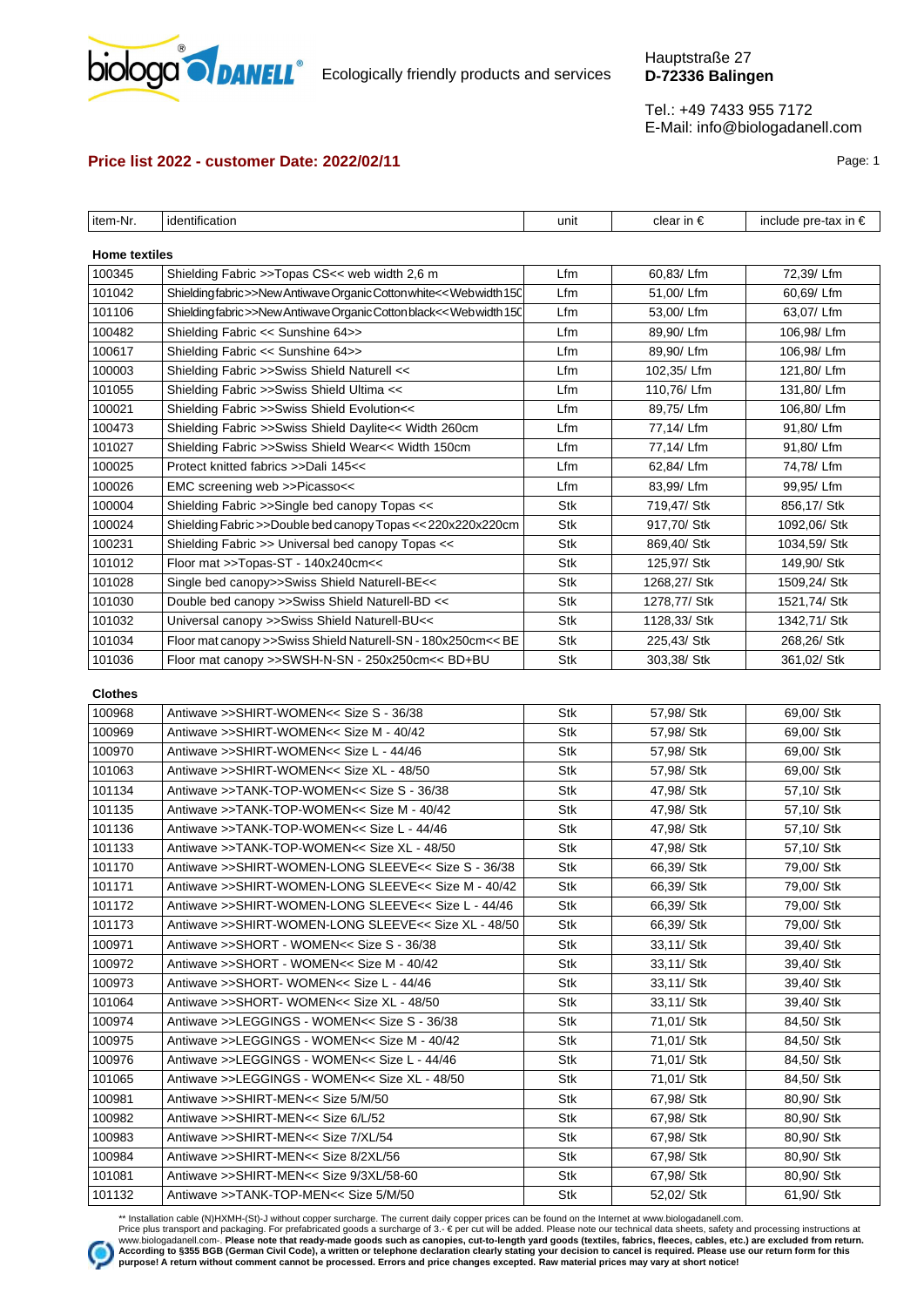

# **Price list 2022 - customer Date: 2022/02/11** Page: 2

| item-Nr. | identification                                              | unit | clear in $\epsilon$ | include pre-tax in $\epsilon$ |
|----------|-------------------------------------------------------------|------|---------------------|-------------------------------|
| 101131   | Antiwave >>TANK-TOP-MEN<< Size 6/L/52                       | Stk  | 52,02/ Stk          | 61,90/ Stk                    |
| 101130   | Antiwave >>TANK-TOP-MEN<< Size 7/XL/54                      | Stk  | 52,02/ Stk          | 61,90/ Stk                    |
| 101129   | Antiwave >>TANK-TOP-MEN<< Size 8/2XL/56                     | Stk  | 52,02/ Stk          | 61,90/ Stk                    |
| 101128   | Antiwaye >>TANK-TOP-MEN<< Size 9/3XL/58-60                  | Stk  | 52,02/ Stk          | 61,90/ Stk                    |
| 100977   | Antiwave >>SHORTS-MEN<< Size 5/M/48-50                      | Stk  | 43,11/ Stk          | 51,30/ Stk                    |
| 100978   | Antiwave >>SHORTS-MEN<< Size 6/L/52-54                      | Stk  | 43,11/ Stk          | 51,30/ Stk                    |
| 100979   | Antiwave >>SHORTS-MEN<< Size 7/XL/56-58                     | Stk  | 43,11/ Stk          | 51,30/ Stk                    |
| 100980   | Antiwave >>SHORTS-MEN<< Size 8/2XL/60-62                    | Stk  | 43,11/ Stk          | 51,30/ Stk                    |
| 101080   | Antiwave >>SHORTS-MEN<< Size 9/3XL/64-66                    | Stk  | 43,11/ Stk          | 51,30/ Stk                    |
| 101116   | Antiwave >>Beany<< white                                    | Stk  | 35,04/ Stk          | 41,70/ Stk                    |
| 101151   | Antiwave >>Beany<< black                                    | Stk  | 35,04/ Stk          | 41,70/ Stk                    |
| 101120   | Antiwave >>Scarf<< white                                    | Stk  | 20,00/ Stk          | 23,80/ Stk                    |
| 101138   | Antiwave >>Scarf<< black                                    | Stk  | 20,00/ Stk          | 23,80/ Stk                    |
| 101122   | Antiwave >>MNM - Mouth and nose mask white<<                | Stk  | 8,99/ Stk           | 10,70/ Stk                    |
| 101125   | Antiwave >>MNM - Mouth and nose mask with nose clip white<< | Stk  | 11,01/ Stk          | 13,10/ Stk                    |
| 101139   | Antiwave >>MNM - Mouth and nose mask with nose clip black<< | Stk  | 11,01/ Stk          | 13,10/ Stk                    |
|          |                                                             |      |                     |                               |

### **Building products**

| 200513 | Canvas of polyester >>Polyflex Special<<              | Lfm<br>Rolle = $50 \text{ }$     | 9,09/Lfm     | 10,82/ Lfm   |
|--------|-------------------------------------------------------|----------------------------------|--------------|--------------|
| 200030 | Glass silk canvas >> G-ES <<                          | Lfm<br>Rolle = $50 \text{ }$ Ifm | 9.09/Lfm     | 10.82/Lfm    |
| 200249 | Shielding camvas >>Adamantan 003<< superfine          | Lfm<br>Lfm                       | 18,00/Lfm    | 21,42/Lfm    |
| 200184 | Shielding canvas >>Adamantan10<<                      | Lfm<br>Lfm                       | 16,05/Lfm    | 19,10/Lfm    |
| 201059 | Highfrequency Shielding Painture >>HF65 / 1 liter<<   | <b>Stk</b>                       | 50,34/ Stk   | 59,90/ Stk   |
| 201060 | Highfrequencial Shielding Painture >>HF65 / 5 liter<< | <b>Stk</b>                       | 210,00/ Stk  | 249,90/ Stk  |
| 200040 | Protect card web >> Rubens light RL 95 <<             | Lfm                              | 13,70/Lfm    | 16,30/Lfm    |
| 200557 | Low frequential shielding paint >>NF45 / 1 liter<<    | Stk                              | 41,93/ Stk   | 49,90/ Stk   |
| 710610 | Cover/grounding strap 3,0 cm accessory >>AEB 3,0<<    | m<br>Rolle = $33 \text{ lfm}$    | 3,39/m       | 4,03/m       |
| 710071 | Grounding plate >>EGP<<                               | <b>Stk</b>                       | 13.40/ Stk   | 15.95/ Stk   |
| 710072 | Grounding strip steel with holes >>EEB<<              | Rolle = $10 \text{ m}$           | 38,72/ Rolle | 46,08/ Rolle |
| 710991 | Tube crimping lug 2,5mm <sup>2</sup> >>RKS2.5<<       | Stk                              | 4,80/ Stk    | 5,71/ Stk    |
| 710911 | Tube crimping lug 4-6mm <sup>2</sup> >>RKS6<<         | <b>Stk</b>                       | 5,20/ Stk    | 6,19/ Stk    |
| 710826 | Tube crimping lug 16mm <sup>2</sup> >>RKS16<<         | Stk                              | 8,79/ Stk    | 10,46/ Stk   |
|        |                                                       |                                  |              |              |

### **Demand switches**

| 301038 | Demand - Switch >> NA 16-1P-Standard<< | <b>Stk</b> | 166.00/ Stk | 197,54/ Stk |
|--------|----------------------------------------|------------|-------------|-------------|
| 301092 | Demand - Switch >> NA 16-2P-Standard<< | <b>Stk</b> | 249.00/ Stk | 296.31/ Stk |
| 301057 | Demand - Switch >> NA 16-1P-Radio<<    | <b>Stk</b> | 299,00/ Stk | 355,81/ Stk |
| 721086 | Hand-held transmitter >>TX-NA16-HAND<< | <b>Stk</b> | 37,73/ Stk  | 44.90/ Stk  |
| 721087 | Wall transmitter >>TX-NA16-WAND<<      | Stk        | 33,52/ Stk  | 39,89/ Stk  |
| 721091 | Repeater >>RP-NA16-KA<<                | <b>Stk</b> | 99,00/ Stk  | 117,81/ Stk |
| 721090 | Antenna >>ANT-NA16<<                   | <b>Stk</b> | 22,16/ Stk  | 26,37/ Stk  |
| 721088 | Repeater >>RP-NA16-UP<<                | <b>Stk</b> | 56,38/ Stk  | 67,09/ Stk  |
| 721089 | Repeater >>RP-NA16-AP<<                | <b>Stk</b> | 76,53/ Stk  | 91.07/ Stk  |
| 720053 | Slave relay accessory >>HR4S<<         | <b>Stk</b> | 35,58/ Stk  | 42.34/ Stk  |
| 720054 | RC element >>RC<<                      | <b>Stk</b> | 19,22/ Stk  | 22,87/ Stk  |
| 720051 | Base load resistor >>GLW<<             | <b>Stk</b> | 3,38/ Stk   | 4,02/ Stk   |
| 721043 | Base load element >>GLW Plus<<         | <b>Stk</b> | 6,50/ Stk   | 7,74/ Stk   |

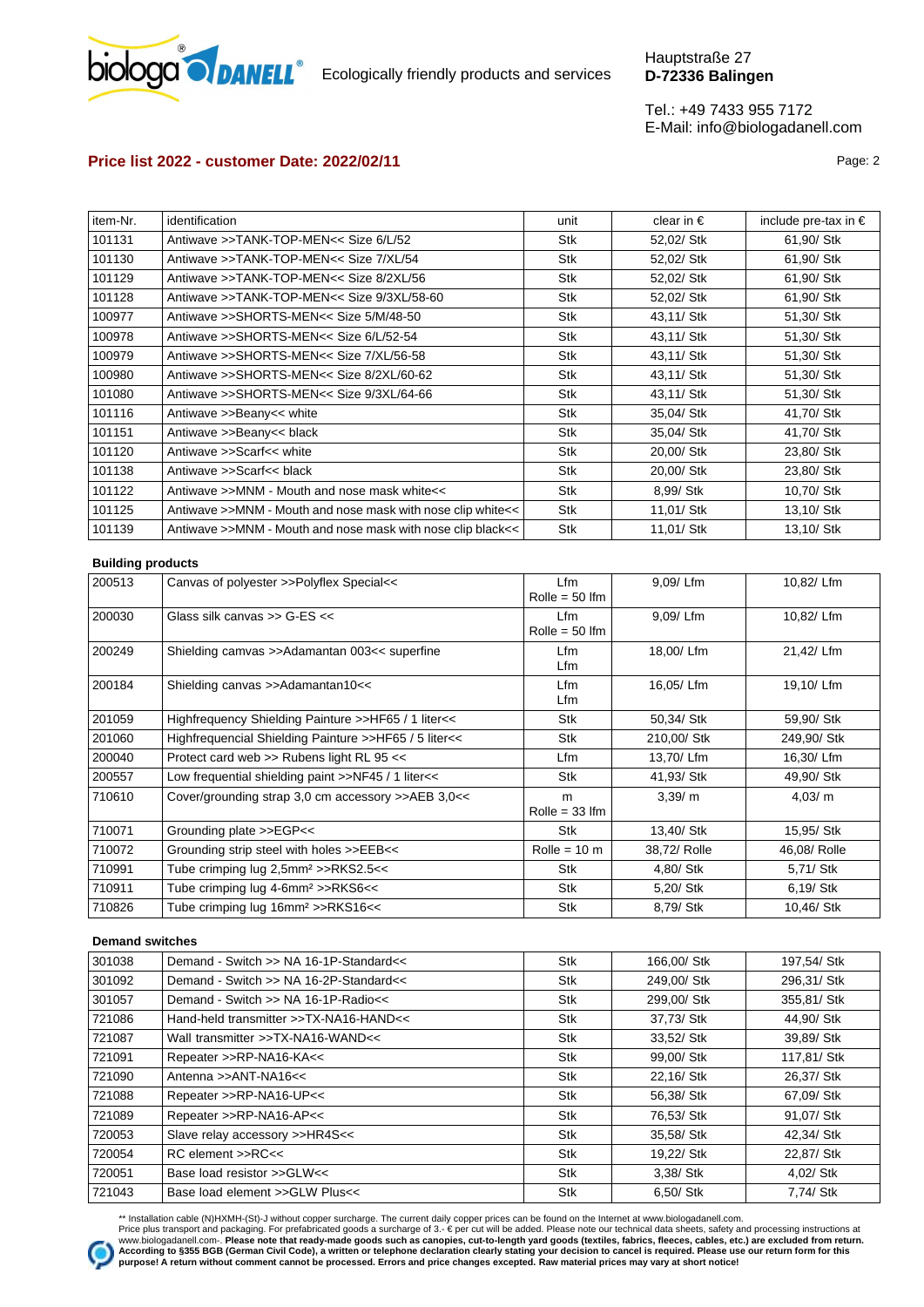

# **Price list 2022 - customer Date: 2022/02/11 Page: 3 Page: 3**

| item-Nr. | $\cdots$<br>identification  | unit | clear in $\epsilon$ | include pre-tax in € |
|----------|-----------------------------|------|---------------------|----------------------|
| 721039   | >>KO-L-NA<<<br>Control lamp | Stk  | 9,00/ Stk           | 10,71/ Stk           |
| 720062   | Adapter switch >>U-Steck<<  | Stk  | 9,26/ Stk           | 11,02/ Stk           |

### **Electric installation**

| 300010 | In Wall branch - Switcher Box >>UPSD60<<                                     | Stk           | 5,46/ Stk   | 6,50/ Stk   |
|--------|------------------------------------------------------------------------------|---------------|-------------|-------------|
| 300011 | In Wall branch - Switcher Box >>UPASD60<<                                    | Stk           | 6,22/ Stk   | 7,40/ Stk   |
| 300012 | Cavity wall Switcher Box >>HWSD65<<                                          | Stk           | 7,23/ Stk   | 8,60/ Stk   |
| 300013 | Cavity wall Switcher Box >>HWASD65<<                                         | Stk           | 8,24/ Stk   | 9,81/ Stk   |
| 300015 | Cavity wall Switcher Box >>HWAK65<<                                          | Stk           | 26,89/ Stk  | 32,00/ Stk  |
| 761099 | Connecting piece hollow wall sockets 50 Pcs.>>HW-VS<<                        | Stk           | 19,41/ Stk  | 23,10/ Stk  |
| 300016 | 41-4303--Cadding circuit (N)HXMH-(St)-J3x1,5mm <sup>2</sup> -25 Metre role   | <b>Stk</b>    | 46,20/ Stk  | 54,98/ Stk  |
| 300258 | 41-4303--Cadding circuit (N) HXMH-(St)-J3x1,5mm <sup>2</sup> 100 meters role | Stk           | 161,70/ Stk | 192,42/ Stk |
| 300017 | 41-4325--Cadding circuit (N)HXMH(St)-J5x1,5mm <sup>2</sup> -25 Metre role    | <b>Stk</b>    | 60,00/ Stk  | 71,40/ Stk  |
| 300264 | 41-4347--Cadding circuit (N)HXMH-(St)-J3x2,5mm <sup>2</sup> 100 meters role  | Stk           | 208,00/ Stk | 247,52/ Stk |
| 300018 | 41-4347--Cadding circuit (N)HXMH(St)-J3x2,5mm <sup>2</sup> -25 Metre role    | <b>Stk</b>    | 54,60/ Stk  | 64,97/ Stk  |
| 300265 | 41-4325-Cadding circuit (N)HXMH-(St)-J5x1,5mm <sup>2</sup> 100 meter role    | Stk           | 230,40/ Stk | 274,18/Stk  |
| 300019 | 41-4360--Cadding circuit (N)HXMH-(St)-J5x2,5mm <sup>2</sup> -25 Metre role   | <b>Stk</b>    | 82,16/ Stk  | 97,77/ Stk  |
| 300269 | 41-4360--Cadding circuit (N)HXMH-(St)-J5x2,5mm <sup>2</sup> 100 meters/role  | Stk           | 313,00/ Stk | 372,47/ Stk |
| 760129 | Insulating tube 1,5mm >>ISO-S<<                                              | VPE = 100 Stk | 8,65/ VPE   | 10,29/ VPE  |
| 760576 | FPA QA marking Function equipotential bonding                                | Stk           | 4,12/ Stk   | 4,90/ Stk   |
|        |                                                                              |               |             |             |

#### **Power cables**

| 300020 | Flexible hose line 3x0,75mm <sup>2</sup> white               | m          | 3.90/m      | 4.64/ $m$   |
|--------|--------------------------------------------------------------|------------|-------------|-------------|
| 300618 | Flexible hose line 3x0,75mm <sup>2</sup> white               | <b>Stk</b> | 195,46/ Stk | 232,60/ Stk |
| 300311 | Flexible hose line 3x1,5mm <sup>2</sup> white                | m          | 5,21/m      | 6,20/m      |
| 300619 | Flexible hose line 3x1,5mm <sup>2</sup> white                | Stk        | 260,50/ Stk | 310,00/ Stk |
| 300065 | Apparat connecting cable accessory >>GAL2,0 ws<<             | <b>Stk</b> | 14,81/ Stk  | 17,62/ Stk  |
| 300218 | Apparat connecting accesso >>GAL 4,0 wh<<                    | Stk        | 21,54/ Stk  | 25,63/ Stk  |
| 300499 | Power cord black >>GAL 2.0 bk<<                              | Stk        | 13,19/ Stk  | 15,70/ Stk  |
| 300507 | Power cord black >>GAL 3.0 sw<<                              | <b>Stk</b> | 17,60/ Stk  | 20,94/ Stk  |
| 300552 | Device white connection cable >> GAL SZ 2.0 ws - cord switch | Stk        | 32,10/ Stk  | 38,20/ Stk  |
| 300241 | Guard contact extension accessory >>VK 3,0 bk<<              | <b>Stk</b> | 25,73/ Stk  | 30,62/ Stk  |
| 301157 | Guard contact extension accessory >>VK 5,0 bk<<              | <b>Stk</b> | 31,73/ Stk  | 37,76/ Stk  |
| 301156 | Guard contact extension accessory >>VK 3,0 ws<<              | Stk        | 25,73/ Stk  | 30,62/ Stk  |
| 300066 | Guard contact extension accessory >>VK 5,0 ws<<              | Stk        | 31,73/ Stk  | 37,76/ Stk  |
| 300087 | Cold apparat connection black accessory >>KGL 2,0 bk<<       | Stk        | 20,23/ Stk  | 24,07/ Stk  |
| 300604 | C13 Adapter >>ADA-C5<<                                       | Stk        | 8,32/ Stk   | 9,90/ Stk   |
| 300568 | C13 Adapter >>ADA-C7<<                                       | Stk        | 8,32/ Stk   | 9,90/ Stk   |

#### **Power socket strips**

| 300130 | Extension lead 4x >>STL4<<             | Stk           | 54.20/ Stk  | 64.50/ Stk  |
|--------|----------------------------------------|---------------|-------------|-------------|
| 300132 | Extension lead 6x accessory >>STL6PC<< | Stk           | 109.16/ Stk | 129.90/ Stk |
| 300131 | Extension lead 9x accessory >>STL9<<   | Stk           | 102.10/ Stk | 121.50/ Stk |
| 720575 | STL accessories >>mounting brackets<<  | $VPE = 2$ Stk | 8.91/ VPE   | 10.60/ VPE  |

### **Modular system**

| 300165 | Modular female system >>MSDS-SOS3<< | Stk | 43.28/ Stk | 51.50/ Stk |
|--------|-------------------------------------|-----|------------|------------|
| 300164 | Modular female system >>MSDS-SMS3<< | Stk | 55.04/ Stk | 65.50/ Stk |
| 300166 | Modular female system >>MSDS-SOS5<< | Stk | 48.74/ Stk | 58.00/ Stk |
| 300170 | Modular female system >>MSDS-ZT<<   | Stk | 5.21/ Stk  | 6.20/ Stk  |
| 300168 | Modular female system >>MSDS-VS<<   | Stk | 80.00/ Stk | 95.20/ Stk |

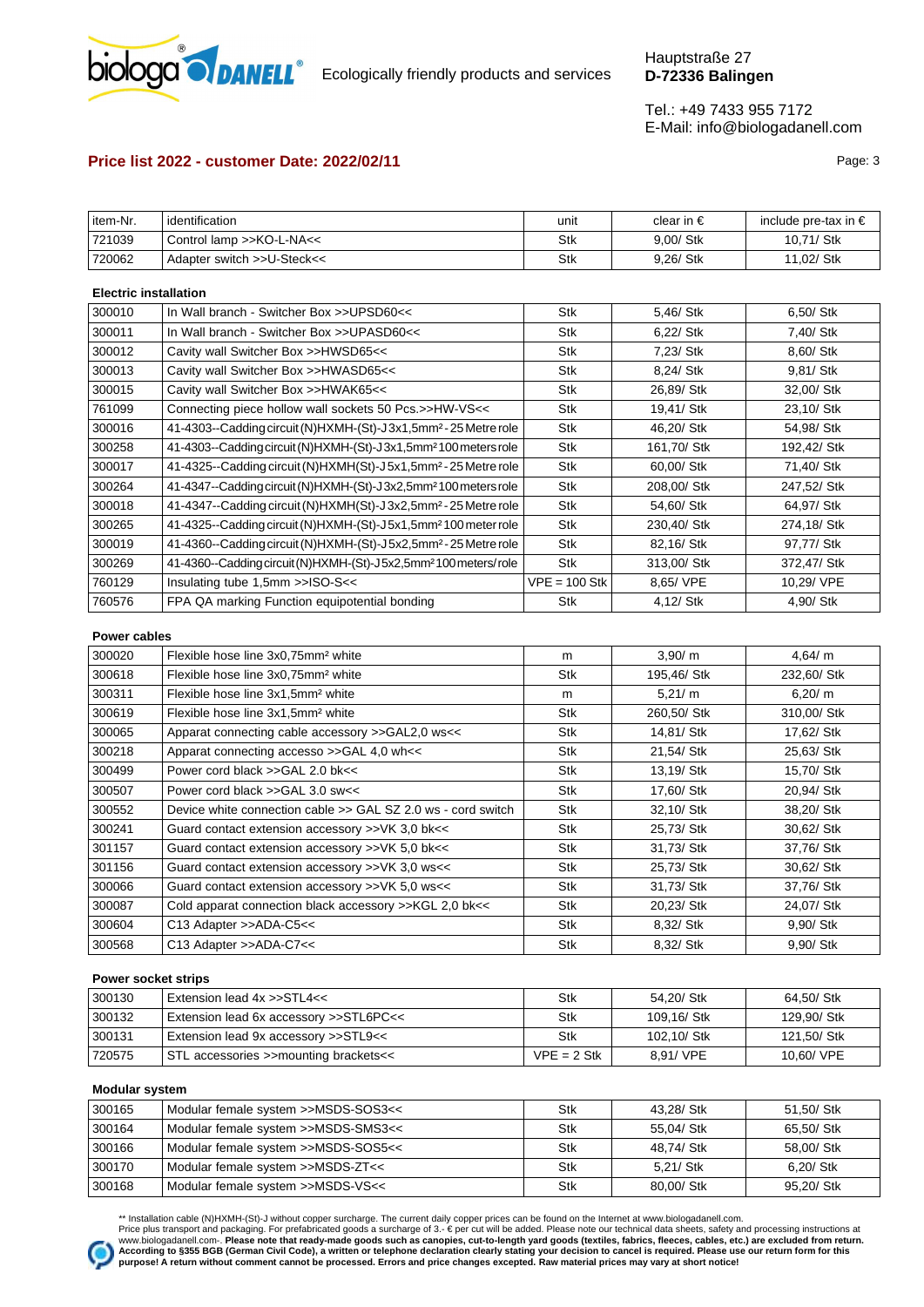

# **Price list 2022 - customer Date: 2022/02/11** Page: 4

| item-Nr. | identification                             | unit       | clear in $\epsilon$ | include pre-tax in $\epsilon$ |
|----------|--------------------------------------------|------------|---------------------|-------------------------------|
| 300171   | Modular female system >>MSDS-MS<<          | Stk        | 9,00/ Stk           | 10,71/ Stk                    |
| 301002   | 41-4742--STL System Switch >>MSDS-STL-SA<< | Stk        | 35,80/ Stk          | 42.60/ Stk                    |
| 300152   | Modular female system >>MSDS-NK0,5<<       | Stk        | 16,22/ Stk          | 19,30/ Stk                    |
| 300153   | Modular female system >>MSDS-NK1,0<<       | Stk        | 17,91/ Stk          | 21,31/ Stk                    |
| 300154   | Modular female system >>MSDS-NK2,0<<       | Stk        | 20,20/ Stk          | 24,04/ Stk                    |
| 300155   | Modular female system >>MSDS-NK3,5<<       | Stk        | 23,56/ Stk          | 28,04/ Stk                    |
| 300156   | Modular female system >>MSDS-NK5,0<<       | Stk        | 28,76/ Stk          | 34,22/ Stk                    |
| 300157   | Modular female system >>MSDS-VK0,5<<       | Stk        | 17,56/ Stk          | 20,90/ Stk                    |
| 300158   | Modular female system >>MSDS-VK1,0<<       | <b>Stk</b> | 20,38/ Stk          | 24,25/ Stk                    |
| 300159   | Modular female system >>MSDS-VK2,0<<       | Stk        | 21,52/ Stk          | 25,61/ Stk                    |
| 300160   | Modular female system >>MSDS-VK3,0<<       | Stk        | 27,62/ Stk          | 32,87/ Stk                    |
| 300161   | Modular female system >>MSDS-VK5,0<<       | Stk        | 30,62/ Stk          | 36,44/ Stk                    |
| 301103   | Shielding cover >>STL-MSDS-SH<<            | Stk        | 89,92/ Stk          | 107,00/ Stk                   |
| 301101   | Modular socket system >>MSDS-VK1,5 PE<<    | Stk        | 29,75/ Stk          | 35,40/ Stk                    |

#### **Lamps**

| 400666 | 41-7003 -- Task light aluminum >>LA-ASI<<   | Stk | 192.44/ Stk | 229.00/ Stk |
|--------|---------------------------------------------|-----|-------------|-------------|
| 401107 | 41-7161 -- Task light >>LA-ASW<<            | Stk | 192.44/ Stk | 229.00/ Stk |
| 400048 | Table lamp natural >>LA-TN<<                | Stk | 164.71/ Stk | 196.00/ Stk |
| 400219 | Salt Crystal Lamp >>LA-SK<<                 | Stk | 100.00/ Stk | 119.00/ Stk |
| 730220 | Add-on kit for Salt crystal lamp >>LA-SKN<< | Stk | 66.39/ Stk  | 79.00/ Stk  |
| 400308 | Metal white light shower >>LA-LDW<<         | Stk | 209.24/ Stk | 249.00/ Stk |

## **Light sources**

| 730543 | Bulb halogen lamp G9, 20 W clear, 230 V, 200 lm >>LM-G9-20<<    | Stk | 4,62/ Stk  | 5,50/ Stk  |
|--------|-----------------------------------------------------------------|-----|------------|------------|
| 730544 | Bulb halogen lamp G9, 33 W clear, 230 V, 460 lm >>LM-G9-33<<    | Stk | 4,62/ Stk  | 5,50/ Stk  |
| 730545 | Bulb halogen lamp G9, 48 W clear, 230 V, 740 lm >>LM-G9-48<<    | Stk | 4,62/ Stk  | 5,50/ Stk  |
| 730546 | Bulb halogen lamp G9, 60 W clear, 230 V, 980 lm >>LM-G9-60<<    | Stk | 4,62/ Stk  | 5,50/ Stk  |
| 730547 | Bulb socket G9 E14 >>LMA G9 E14<<                               | Stk | 5,71/ Stk  | 6,79/ Stk  |
| 730548 | Bulb socket G9 E27 >>LMA-G9-E27<<                               | Stk | 5,71/ Stk  | 6,79/ Stk  |
| 731154 | 41-9646-Illuminant G9 - LED 5.5 Watt >>LM-LED-G9-55<<           | Stk | 16,72/ Stk | 19,90/ Stk |
| 731006 | Lamp LED - 3 Watt - E14 >>LM-LED-3<<                            | Stk | 15,08/ Stk | 17,95/ Stk |
| 731094 | Lamp LED - 8,2 Watt - E27 >>LM-LED-6.4<<                        | Stk | 23,07/ Stk | 27,45/ Stk |
| 731118 | 41-9545-Spotlight LED Strahler-5 Watt-GU10>>LM-LED-Strahler GU  | Stk | 15,08/ Stk | 17,95/ Stk |
| 730360 | Illuminant 5 W E14 clear >>LM5WE14<<                            | Stk | 2,87/ Stk  | 3,42/ Stk  |
| 730380 | 41-6068--Illuminant 15 W E14 clear >>LM15WE14<<                 | Stk | 3,22/ Stk  | 3,83/ Stk  |
| 731140 | 41-5844--Stainless steel shielding basket E14 >>LM-SKO-E14<<    | Stk | 12,52/ Stk | 14,90/ Stk |
| 731167 | 41-5901--Stainless steel shielding basket LED-G9>>LM-SKO-LEDG9< | Stk | 12,52/ Stk | 14,90/ Stk |
| 731007 | Stainless steel shielding basket E27 >>LM-SKO-E27<<             | Stk | 13,45/ Stk | 16,01/ Stk |
|        |                                                                 |     |            |            |

## **Accessories lamps**

| 730597 | 44-7003--Clamp foot silver >>LA-KASI<< accessory for light - LA-ASI                                                                                      | Stk | 19.50/ Stk  | 23.21/ Stk  |
|--------|----------------------------------------------------------------------------------------------------------------------------------------------------------|-----|-------------|-------------|
| 730598 | 44-7161 -- Clamp foot black >>LA-KASW<<                                                                                                                  | Stk | 19.50/ Stk  | 23.21/ Stk  |
| 730596 | 46-7003--Table stand silver >>LA-TASI< <accessory -="" for="" la-asi<="" light="" td=""><td>Stk</td><td>100.00/ Stk</td><td>119.00/ Stk</td></accessory> | Stk | 100.00/ Stk | 119.00/ Stk |
| 730595 | 46-7161--Black table stand >>LA-TASW<< accessories to LA-ASW                                                                                             | Stk | 100.00/ Stk | 119.00/ Stk |
| 730257 | Electrical kit floor lamp for E27 >>LA-ES-STE<<                                                                                                          | Stk | 54.62/ Stk  | 65.00/ Stk  |
| 730448 | Glass reflector white >>LA-LDW-R<< accessories to LA-LDW                                                                                                 | Stk | 20.84/ Stk  | 24.80/ Stk  |
| 731018 | 48-8026--Metal Torchiere >>LA-EDF-Replacement glass<<                                                                                                    | Stk | 97.56/ Stk  | 116.10/ Stk |
|        |                                                                                                                                                          |     |             |             |

#### **Accessories grounding**

| .      |                         |     |            |            |
|--------|-------------------------|-----|------------|------------|
| 710069 | Grounding Set B >>ESB<< | Stk | 12,50/ Stk | 14,88/ Stk |